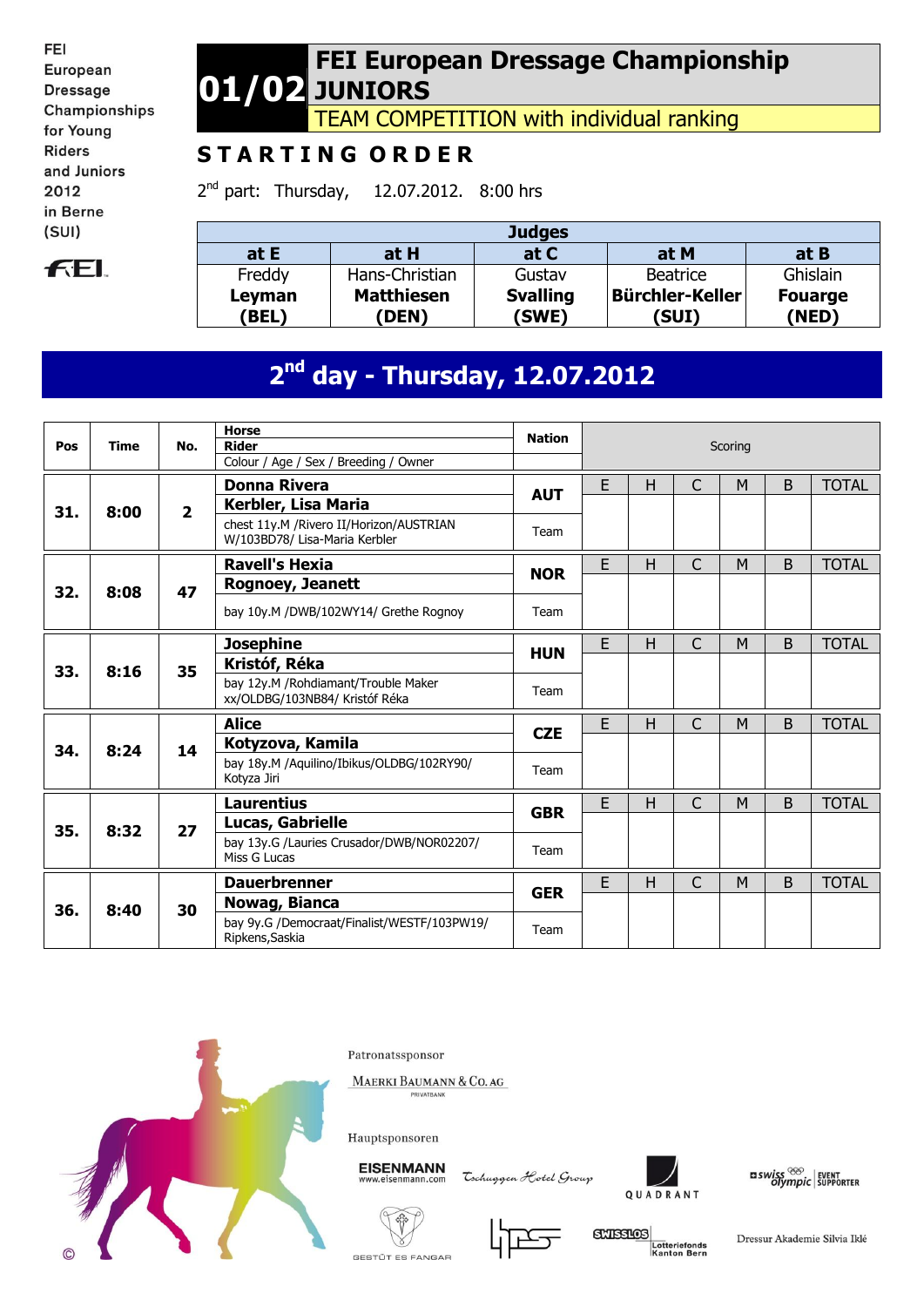#### **01/02 - FEI European Dressage Championship JUNIORS - TEAM COMPETITION**

| Pos | Time | No. | <b>Horse</b><br><b>Rider</b>                                                | <b>Nation</b> |   | Scoring |              |   |   |              |  |
|-----|------|-----|-----------------------------------------------------------------------------|---------------|---|---------|--------------|---|---|--------------|--|
|     |      |     | Colour / Age / Sex / Breeding / Owner                                       |               |   |         |              |   |   |              |  |
|     |      |     | <b>Remmington Steel</b>                                                     | <b>SUI</b>    | E | Н       |              | M | B | <b>TOTAL</b> |  |
| 37. | 8:48 | 55  | <b>Scheufele, Caroline-Marie</b>                                            |               |   |         |              |   |   |              |  |
|     |      |     | dbay 15y.G /Ravallo/Gelria/HANN/103LC34/ Jonker<br>Ted                      | Team          |   |         |              |   |   |              |  |
|     |      |     | <b>Donna Gracia</b>                                                         | <b>NED</b>    | E | н       | C            | M | B | <b>TOTAL</b> |  |
| 38. | 8:56 | 43  | Ven, Suzanne van de                                                         |               |   |         |              |   |   |              |  |
|     |      |     | black 16y.M /RHEIN/NED06427/ Hippisch Centrum<br>Roermond                   | Team          |   |         |              |   |   |              |  |
|     |      |     | <b>Dombai</b>                                                               |               | E | Н       |              | M | B | <b>TOTAL</b> |  |
| 39. | 9:04 | 11  | Vostrokrylova, Iulianiya                                                    | <b>BLR</b>    |   |         |              |   |   |              |  |
|     |      |     | dchst 18y.G /Bek XX/Difer//BLR00077/<br>Repablikan Olympic Eqestrian a. Bre | Team          |   |         |              |   |   |              |  |
|     |      |     | Tiano                                                                       |               | E | н       | $\mathsf{C}$ | M | B | <b>TOTAL</b> |  |
| 40. | 9:12 | 8   | Verwimp, Jorinde                                                            | <b>BEL</b>    |   |         |              |   |   |              |  |
|     |      |     | bay 11y.S /Lester/Hemmingway//103CA97/<br>Verwimp                           | Team          |   |         |              |   |   |              |  |

## **Break / Maintenance 25 min**

|     |       |    | <b>Cassian 006</b>                                                              | <b>GRE</b>                                                        | E | Н | С                               | M | B | <b>TOTAL</b> |
|-----|-------|----|---------------------------------------------------------------------------------|-------------------------------------------------------------------|---|---|---------------------------------|---|---|--------------|
| 41. | 9:45  | 33 | Stafilopati, Fanoula                                                            | Indiv<br>E<br><b>ITA</b><br>Indiv<br>E<br><b>SWE</b><br>Team<br>E |   |   |                                 |   |   |              |
|     |       |    | bay 12y.G /Compliment/Akzent<br>II/HANN/102YM11/ Ntontou-Stafilopati Maria      |                                                                   |   |   |                                 |   |   |              |
|     |       |    | <b>Santo Stefano Francis</b>                                                    |                                                                   |   | H | $\mathsf{C}$                    | M | B | <b>TOTAL</b> |
| 42. | 9:53  | 38 | <b>Mauro, Camilla</b>                                                           |                                                                   |   |   |                                 |   |   |              |
|     |       |    | dbay 10y.S /Fabriano/Wenzel II/HANN/103KD76/<br>Mauro Stefano                   |                                                                   |   |   | C<br>B<br>M<br>C<br>B<br>M<br>M |   |   |              |
|     |       |    | <b>Basic</b>                                                                    |                                                                   |   | Н |                                 |   |   | <b>TOTAL</b> |
| 43. | 10:01 | 56 | Börjeson, Filippa                                                               |                                                                   |   |   |                                 |   |   |              |
|     |       |    | bay 16y.G /Bernstein/Caliban XX/SWB/SWE04029/<br>Jonglören AB                   |                                                                   |   |   |                                 |   |   |              |
|     |       |    | Langkjærgaard's Donna Fetti                                                     |                                                                   |   | H |                                 |   |   | <b>TOTAL</b> |
| 44. | 10:09 | 18 | <b>Warncke, Mille Larsen</b>                                                    | <b>DEN</b>                                                        |   |   |                                 |   |   |              |
|     |       |    | chest 10y.M /Blue Hors Don Schufro/World Cup<br>I/DWB/DEN40113/ Kasprzak Family | Team                                                              |   |   |                                 |   |   |              |
|     |       | 21 | <b>Don Luka</b>                                                                 | <b>ESP</b><br>Team                                                | E | H | C                               |   | B | <b>TOTAL</b> |
|     |       |    | <b>Busutil, Andreu</b>                                                          |                                                                   |   |   |                                 |   |   |              |
| 45. |       |    |                                                                                 |                                                                   |   |   |                                 |   |   |              |
|     | 10:17 |    | bay 10y.G /Don Larino/OLDBG/103CO96/<br>Magdalena Canovas Anglada               |                                                                   |   |   |                                 |   |   |              |
|     |       |    | <b>Valenta's Rivel</b>                                                          |                                                                   | E | Н | C                               | M | B | <b>TOTAL</b> |
|     |       |    | <b>Valenta, Oliver</b>                                                          | <b>AUT</b>                                                        |   |   |                                 |   |   |              |
| 46. | 10:25 | 4  | bay 12y.G /Rivero II/Polarstern/BAY/102PV76/<br>Oliver Valenta                  | Team                                                              |   |   |                                 |   |   |              |
|     |       |    | <b>Belamour</b>                                                                 |                                                                   | E | H | $\mathsf{C}$                    | M | B | <b>TOTAL</b> |
|     |       |    | Andresen, Alexandra Gamlemshaug                                                 | <b>NOR</b>                                                        |   |   |                                 |   |   |              |
| 47. | 10:33 | 44 | chest 7y.S /Belissimo M/Lord<br>Sinclair/WESTF/102RM48/ Flyinge AB              | Team                                                              |   |   |                                 |   |   |              |
|     |       |    | Welcome                                                                         |                                                                   | E | H | $\overline{C}$                  | M | B | <b>TOTAL</b> |
| 48. | 10:41 | 62 | <b>Rusanovich, Valeria</b>                                                      | <b>UKR</b>                                                        |   |   |                                 |   |   |              |